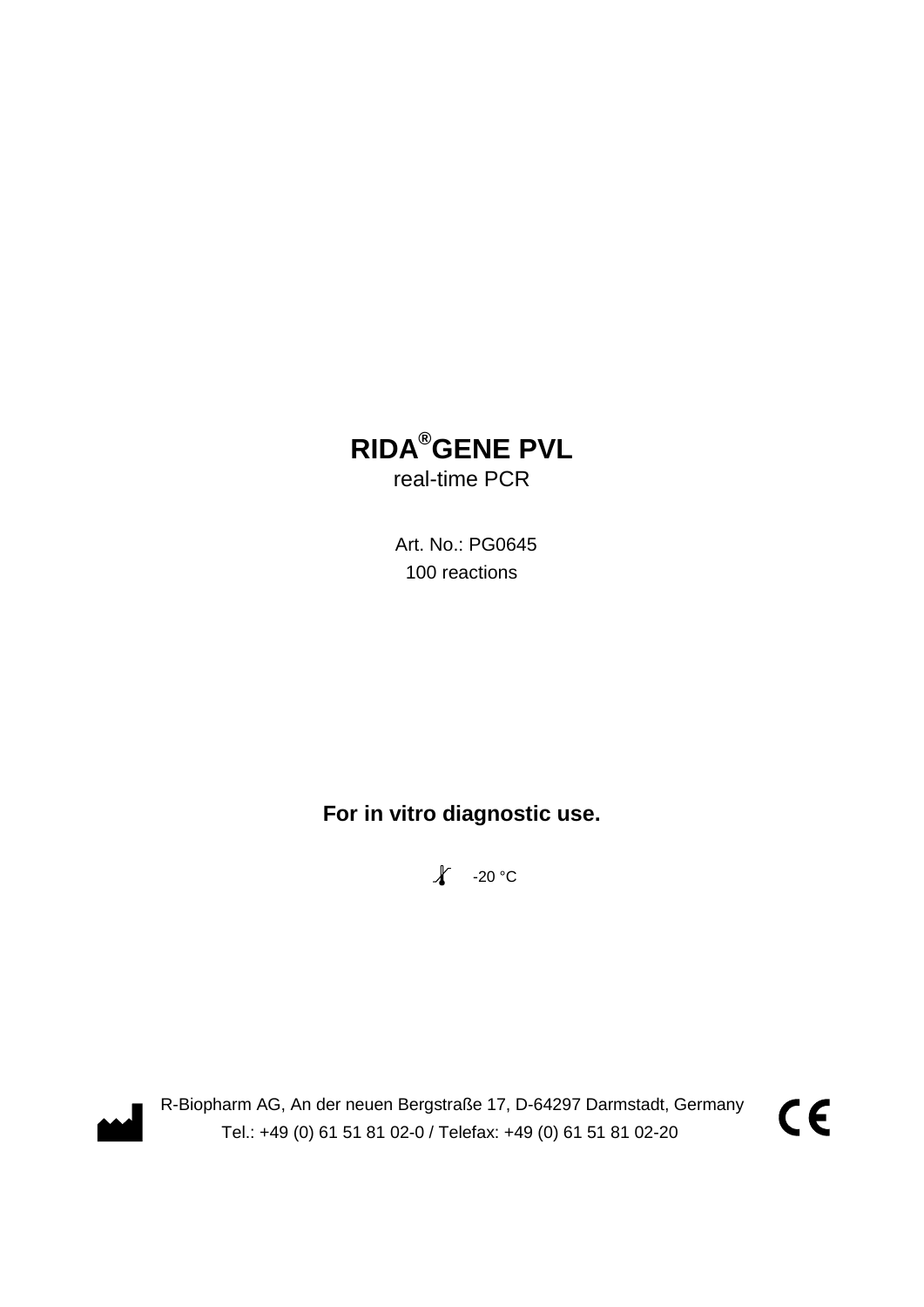#### **1. Intended use**

For *in vitro* diagnostic use. RIDA®GENE PVL is a real-time PCR for the direct, qualitative detection of the PVL-gene (Panton-Valentine leukocidin) from cultures. RIDA®GENE PVL real-time PCR is intended for use as an aid in diagnosis of (skin-/ soft tissue-) infections caused by PVL.

#### **2. Explanation of the test**

*Staphylococcus aureus* is a normal commensal of the skin and mucous membranes of humans that can be detected in 30% of the general population (asymptomatic carriers). Strains of Staphylococcus aureus which have developed antibiotic resistance methicillin and narrow-spectrum ß-lactamase resistant penicillin antibiotics are called MRSA (Methicillin-resistant Staphylococcus aureus). *Staphylococcus aureus* is a major cause of nosocomial infections in hospitals and healthcare settings.<sup>1,2</sup> Since the mid-1990s the number of infections in the population increased with no previously history of medical facilitiy contact. This increase in infections in the population is caused by Staphylococcus aureus strains that carry the virulence factor Panton-Valentine leukocidin. Infections tend to occur in healthy vounger people.<sup>3</sup> PVL can be produced by methicillin-sensitive *Staphylocoocus aureus* strains (MSSA) as well as and methicillin-resistant *Staphylocoocus aureus* strains (MRSA). MRSA strains that carry the virulence factor PVL are called CA-MRSA.<sup>4,5</sup> Panton-Valentine leukocidin (PVL) is a bicomponent, poreforming cytotoxin encoded by the lukF-PV and lukS-PV genes. The cytotoxin of PVL lysis macrophages as well as neutrophil granulocytes and contributes to tissue necrosis. The clinical manifestion of PVL-positive *Staphylococcus aureus* strains are skin and soft tissue infections, particularly recurrent invasive abscesses. Rarely necrotizing pneumonia develops with a mortality rate of up to  $75\%$ ,  $3,4,5$  Risk groups for transmission CA-MRSA or PVL-MSSA are for example families, persons performing close contact sports, persons from educational settings, prisoners and military personnel.<sup>3,4</sup> In the recent years infections with PVL-MSSA and PVL-MRSA increased worldwide. The HPA Staphylococcus Reference Unit identified in 2010 around 2,200 cases of PVL-SA in England; one half of these are caused by PVL-MSSA, one half of these are caused by PVL-MRSA.<sup>6</sup> The German reference center for staphylococci detected the virulence factor PVL in 1.8% (2005) and 3.1% (2006) of the sent MRSA isolates with suspected CA-MRSA infection. CA-MRSA is now the most common pathogen (>50%) causing skin and soft tissue infections (particularly abscesses) acquired by outpatients in the U.S. $<sup>2</sup>$  In the diagnosis of skin and soft tissue infections, but also in</sup> systemic diseases caused by PVL-SA (PVL-MRSA and PVL-MSSA), it is useful to determine the virulence factor PVL to initiate appropriate therapeutic and hygienic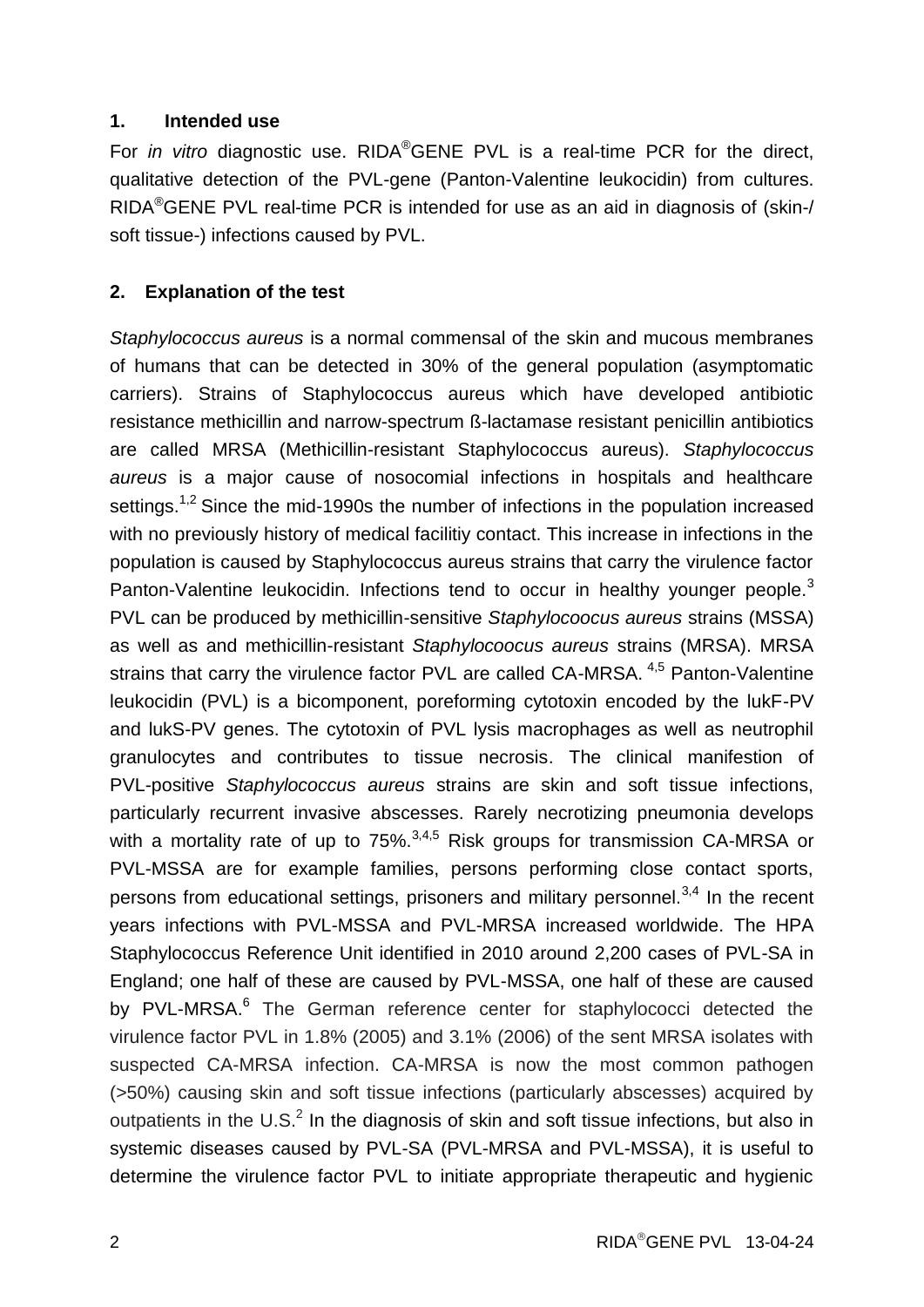measures. The real-time PCR allows a rapid and early detection of virulence factor PVL.

### **3. Test principle**

The RIDA<sup>®</sup>GENE PVL assay is a real-time PCR for the direct, qualitative detection of the PVL-gene (Panton-Valentine leukocidin) from cultures. After DNA-isolation, amplification of the gene fragment specific for PVL (lukF-PV, if present) occurs. The amplified targets are detected with hydrolysis probes, which are labeled at one end with a quencher and at the other end with a fluorescent reporter dye (fluorophore). In the presence of a target the probes hybridize to the amplicons. During the extension step the Taq-polymerase breaks the reporter-quencher proximity. The reporter emits a fluorescent signal which is detected by the optical unit of a real-time PCR instrument. The fluorescence signal increases with the amount of formed amplicons. The RIDA®GENE PVL assay contains an Internal Control DNA (ICD) as an internal control of sample preparation procedure and/or to determine possible PCR-inhibition.

#### **4. Reagents provided**

| <b>Kit Code</b> | Reagent              | <b>Amount</b>         | <b>Lid Color</b> |
|-----------------|----------------------|-----------------------|------------------|
| 1               | <b>Reaction Mix</b>  | 1100 µl<br>2x         | yellow           |
| $\mathbf{2}$    | Taq-Polymerase       | 1x<br>$11$ µl         | red              |
| D               | Internal Control DNA | 1800 µl<br>2x         | orange           |
| N               | <b>PCR Water</b>     | 500 µl<br>1x          | white            |
| P               | Positive Control     | 200 µl<br>1x          | blue             |
|                 | Lysis Buffer 1       | $12 \text{ ml}$<br>2x | colorless        |

Tab.1: Reagents provided (Reagents provided in the kit are sufficient for 100 determinations)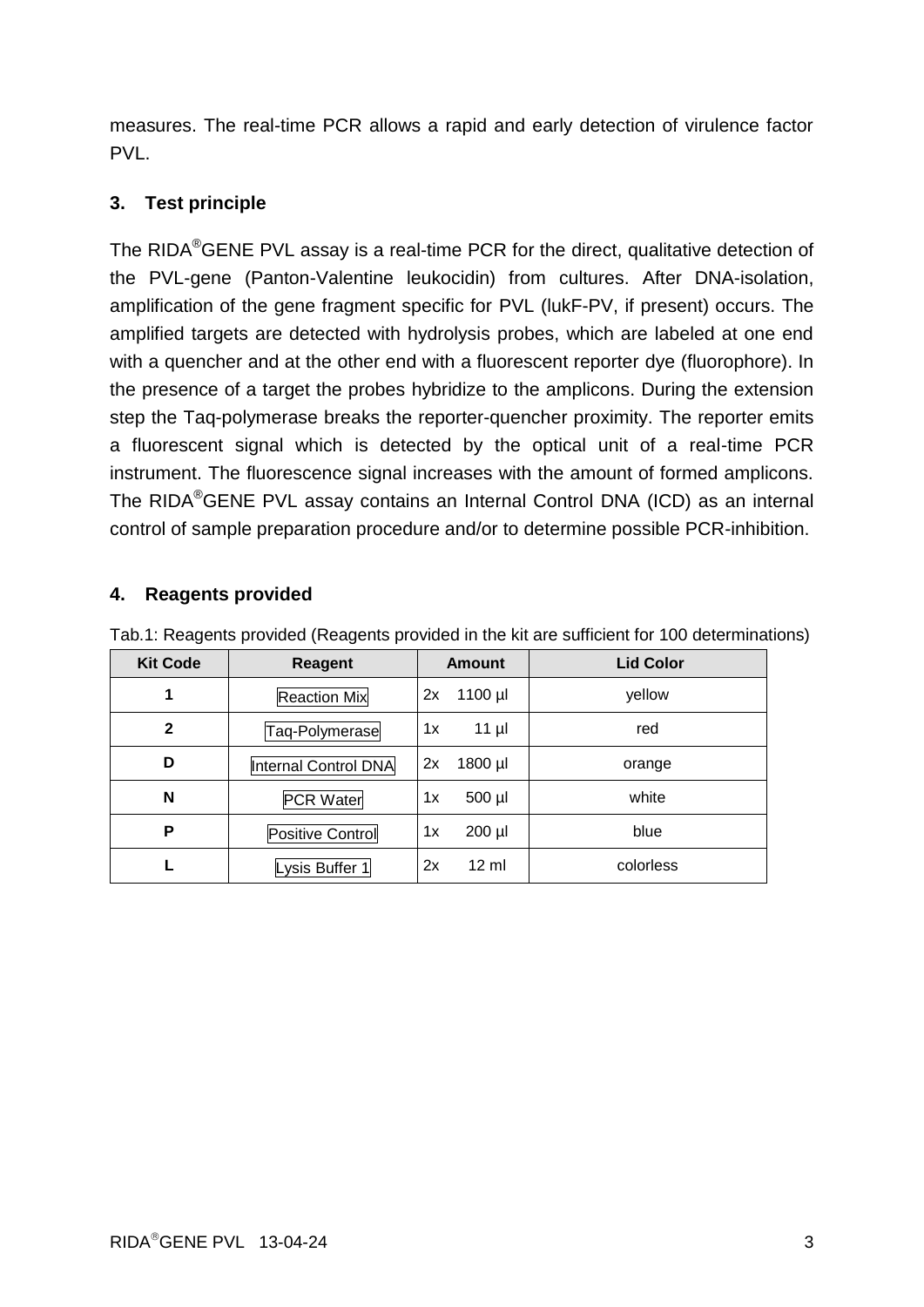### **5. Storage instructions**

- Protect all reagents, other than the Lysis Buffer 1, from light and store at -20 °C. All reagents can be used until the expiration date. After expiry the quality guarantee is no longer valid.
- Lysis Buffer 1 can also be stored at  $2 8$  °C and can be used until the expiration date. After expiry the quality guarantee is no longer valid.
- Carefully thaw and fully defrost reagents, other than the Lysis Buffer 1, before using (e.g. in a refrigerator at 2 - 8 °C).
- Lysis Buffer 1 should be fully defrosted and returned to room temperature before use.
- Reagents can sustain up to 5 freeze/thaw cycles without influencing the assay performance. (e.g. after the first thawing separate it in aliquots and freeze immediately).
- During PCR preparation all reagents, other than the Lysis Buffer 1, should be stored cold in an appropriate way (2 - 8 °C).

#### **6. Additional equipment and materials required**

- Heating Block at 95°C
- Real-time PCR instrument:
- Roche: LightCycler<sup>®</sup> 2.0, LightCycler<sup>®</sup> 480II
- Cepheid: SmartCycler<sup>®</sup>
	- Applied Biosystems: ABI 7500
	- Abbott: m2000rt
	- Stratagene: Mx3000P, Mx3005P
	- QIAGEN: Rotor-Gene Q
- RIDA<sup>®</sup>GENE Color Compensation II (PG0002) for run the LightCycler<sup>®</sup> 2.0
- Real-time PCR consumables (plates, tubes, foil)
- Centrifuge with a rotor for the reaction vials
- Vortexer
- $-$  Pipettes (0.5 20 µl, 20 200 µl, 100 1000 µl)
- Filter tips
- Powder-free disposal gloves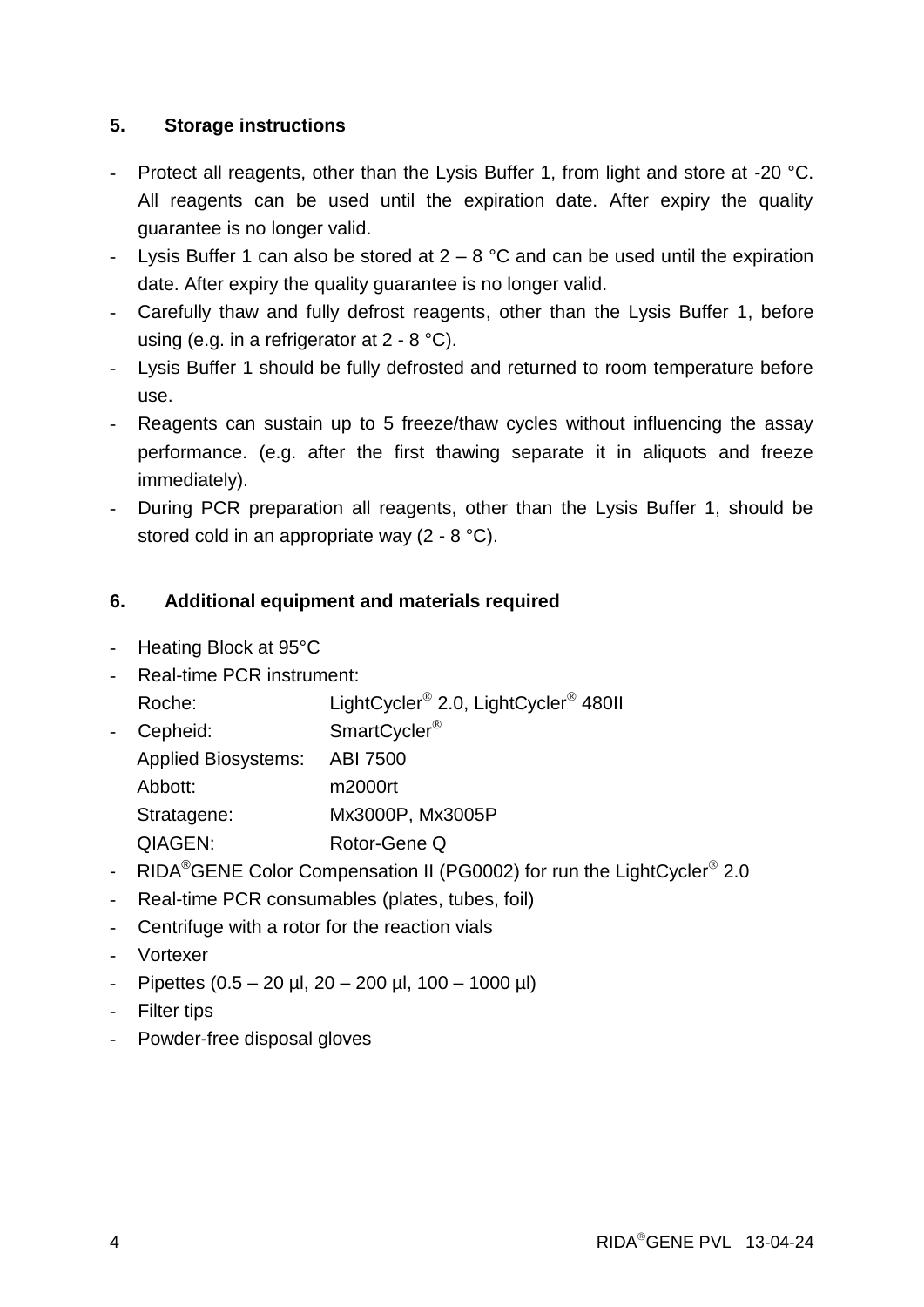## **7. Precautions for users**

- For *in vit*r*o* diagnostic use only.
- DNA isolation, PCR preparation and the PCR run should be separated in different rooms to avoid cross-contaminations.
- This test must only be performed by laboratory personnel trained in molecular biology methods.
- Strictly follow the working instructions.
- When handling samples, wear disposable gloves. After finishing the test, wash your hands.
- Do not smoke, eat or drink in areas where samples or test reagents are being used.
- Samples must be treated as potentially infectious as well as all reagents and materials being exposed to the samples and have to be handled according to the national safety regulations.
- Do not use the kit after the expiration date.

#### **8. Test procedure**

#### **8.1 Sample preparation**

#### **8.1.1 DNA Isolation from Cultures**

For DNA isolation from culture the following procedure is recommended: Add 200 µl Lysis Buffer 1 into a preparation tube. Collect colonies with an inoculation loop and suspend them in the pre-pipetted Lysis Buffer 1. Cut or break the inoculation loop stem. Cap the preparation tube tightly and vortex strongly for 60 sec. Heat and shake the preparation tube at 95 °C for 10 min in a heating block. Centrifuge for 1 min at 12,000 rpm and apply the supernatant as sample.

*Note:* Repeat the centrifugation step in case of strong turbidity (if necessary).

The RIDA®GENE PVL assay contains an Internal Control DNA (ICD), which can either be used as PCR inhibition control or as extraction control for the sample preparation procedure and as a PCR inhibition control.

If the ICD is used only as a PCR inhibition control, 1µl of the ICD should be added to the Master-Mix (see Tab.3).

If the ICD is used as an extraction control for the sample preparation procedure **and** as PCR inhibition control, 20 µl of the ICD has to be added during extraction procedure. The ICD should always be added to the specimen-lysis buffer mixture and must **not** be added directly to the specimen.

 $RIDA^{\circ}$ GENE PVL  $13-04-24$  5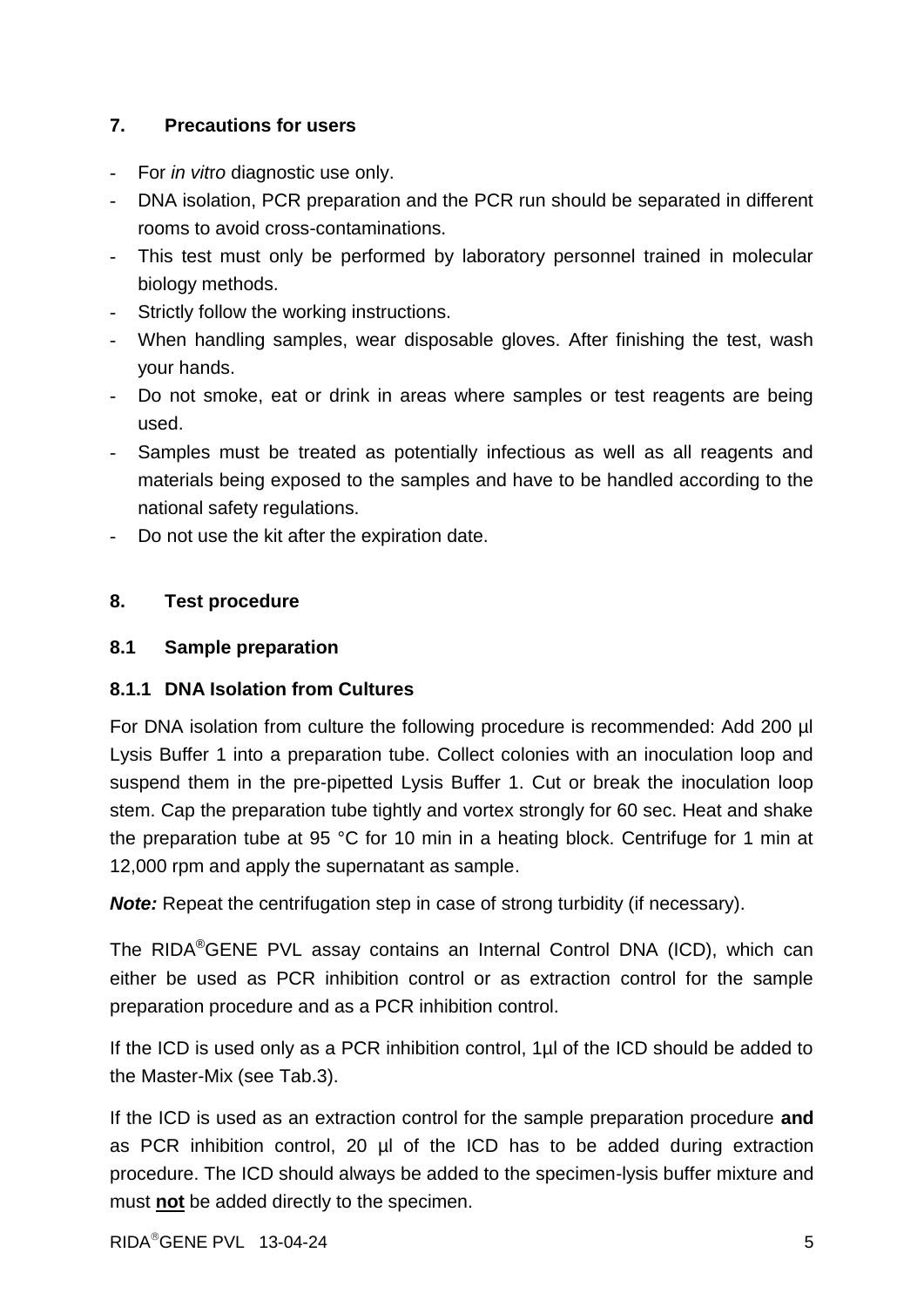#### **8.3 Master-Mix preparation**

Calculate the total number of PCR reactions (sample and control reactions) needed. One positive control and negative control must be included in each assay run.

We recommend to calculate an additional volume of 10 % to compensate imprecise pipetting (see Tab.2, Tab.3). Thaw, mix gently and centrifuge briefly the Reaction Mix, the Taq-Polymerase, the Positive Control, the PCR Water and the ICD before using. Keep reagents appropriately cold during working step (2 - 8 °C).

Tab.2: Calculation and pipetting example for 10 reactions of the Master-Mix (ICD as extraction and PCR inhibition control)

| Kit code     | <b>Master-Mix components</b> | <b>Volume per reaction</b> | 10 reactions (10 % extra) |
|--------------|------------------------------|----------------------------|---------------------------|
|              | <b>Reaction Mix</b>          | 19.9 ul                    | $218.9$ µ                 |
| $\mathbf{2}$ | Taq-Polymerase               | $0.1$ ul                   | $1.1$ ul                  |
|              | Total                        | $20.0$ µl                  | 220 µl                    |

Mix the components of the Master-Mix gently and briefly spin down.

Tab.3: Calculation and pipetting example for 10 reactions of the Master-Mix (ICD only as PCR inhibition control)

| <b>Kit Code</b> | <b>Master-Mix components</b> | <b>Volume per reaction</b> | 10 reactions<br>(10 % extra) |
|-----------------|------------------------------|----------------------------|------------------------------|
|                 | <b>Reaction Mix</b>          | 19.9 µl                    | $218.9$ µl                   |
| $\mathbf{2}$    | Taq-Polymerase               | $0.1$ µl                   | $1.1$ µl                     |
| D               | <b>Internal Control DNA</b>  | $1.0 \mu$                  | $11 \mu$                     |
|                 | Total                        | $21.0 \mu$                 | $231.0 \mu$                  |

Mix the components of the Master-Mix gently and briefly spin down.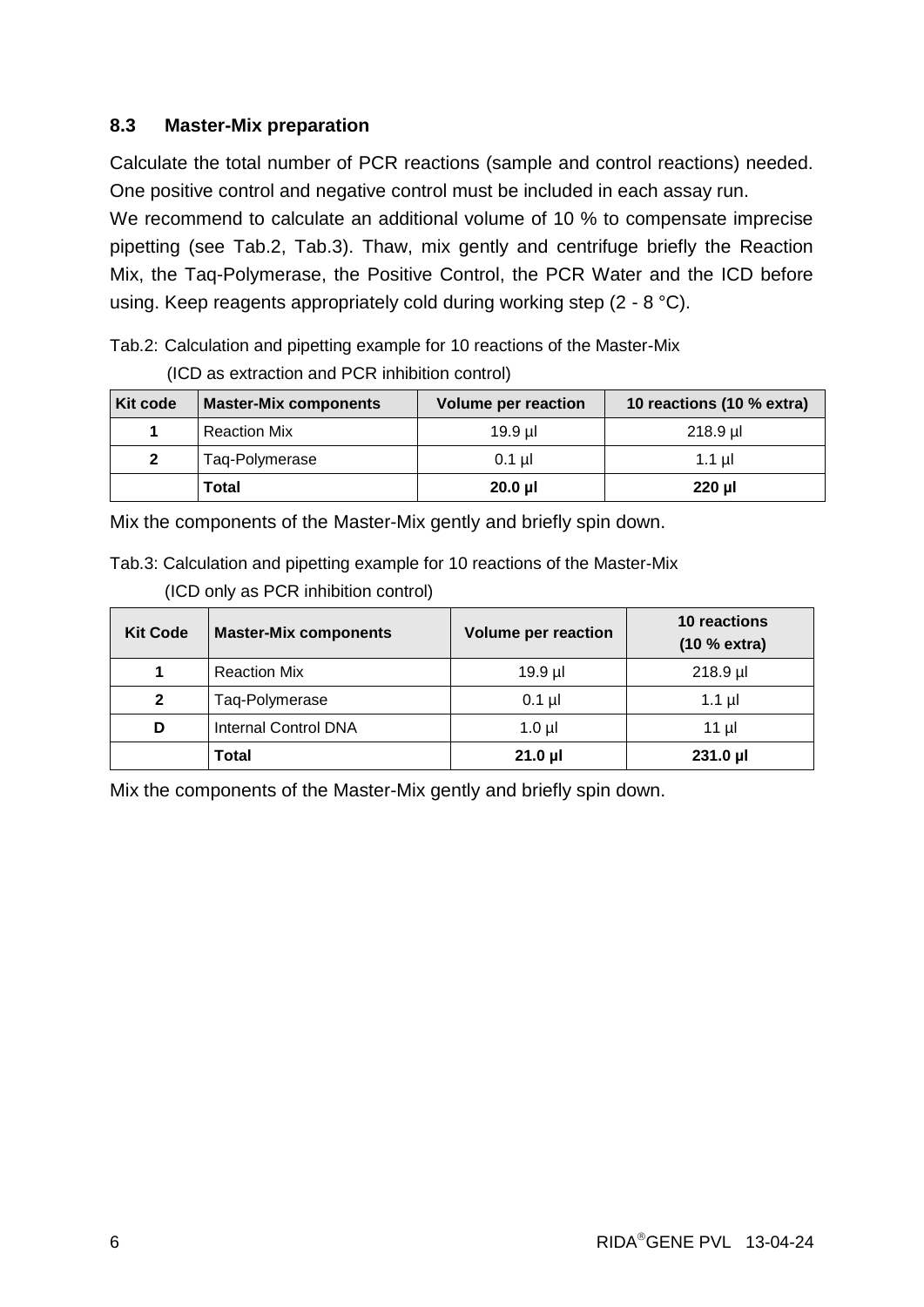#### **8.4 Preparation of the PCR-Mix**

Pipette 20 µl of the Master-Mix in each reaction vial (tube or plate).

**Negative control:** Add 5 µl PCR Water as negative control to the pre-pipetted Master-Mix.

*Note:* If the ICD is used as extraction control for the sample preparation procedure and as *PCR inhibition control, we recommend to add 1 µl of the ICD to the negative control PCR-Mix.* 

**Sample:** Add 5 µl DNA-extract to the pre-pipetted Master-Mix.

**Positive control:** Add 5 µl Positive Control to the pre-pipetted Master-Mix.

*Note:* If the ICD is used as extraction control for the sample preparation procedure and as *PCR inhibition control, we recommend to add 1 µl of the ICD to the positive control PCR-Mix.* 

Cover tubes or plate. Spin down and place in the real-time PCR instrument. The PCR reaction should be started according to the PCR instrument Set-up (see Tab.4, Tab.5).

#### **8.5 PCR Instrument Set-up**

Tab.4: Real-time PCR profile for LightCycler® 480II, LightCycler® 2.0, SmartCycler® and

Rotor-Gene Q

| Initial Denaturation                                         | 1 min, 95 °C                                         |  |  |
|--------------------------------------------------------------|------------------------------------------------------|--|--|
| ∧cles<br><b>PCR</b><br>Denaturation<br>Annealing / Extension | 45 Cycles<br>10 sec, 95 °C<br>15 sec, 60 $\degree$ C |  |  |
| Temperature Transition Rate /<br>Ramp Rate                   | Maximum                                              |  |  |

*Note: Annealing and Extension occur in the same step.*

*Note: Check that the Manual Tresh Flour Units for Channel 1 is set on 30.0 and for Channel 2 is set on 5.0 on the SmartCycler® (Cepheid).*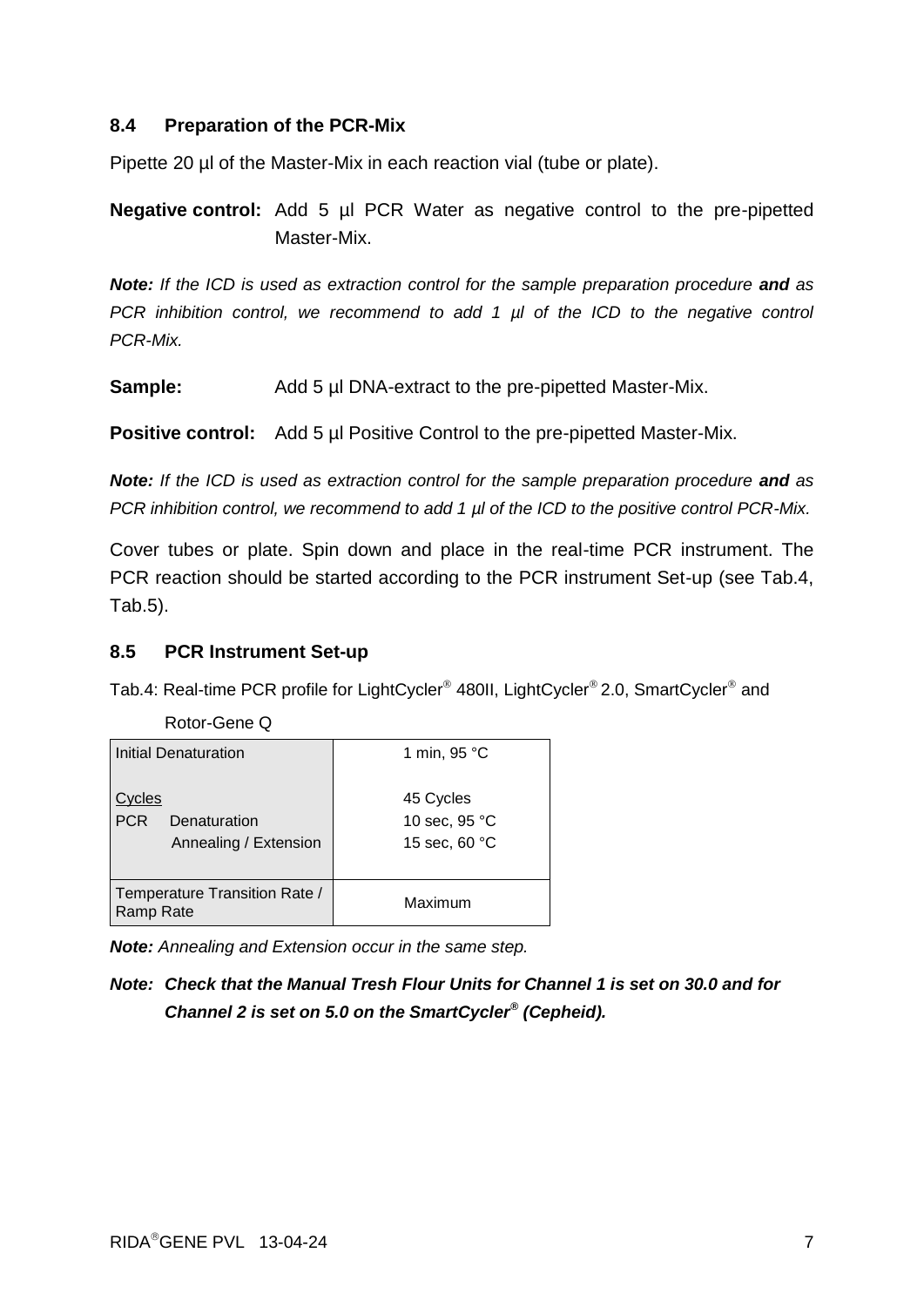| Tab.5: Real-time PCR profile for Mx3000P, Mx3005P, ABI7500 and m2000rt |  |  |
|------------------------------------------------------------------------|--|--|

| <b>Initial Denaturation</b>                                  | 1 min, 95 °C                                |  |
|--------------------------------------------------------------|---------------------------------------------|--|
| vcles<br><b>PCR</b><br>Denaturation<br>Annealing / Extension | 45 Cycles<br>15 sec, 95 °C<br>30 sec, 60 °C |  |
| Temperature Transition Rate /<br>Ramp Rate                   | Maximum                                     |  |

*Note: Annealing and Extension occur in the same step.*

# **8.6 Detection Channel Set-up**

Tab.6: Selection of appropriate detection channels

| <b>Real-time PCR</b><br><b>Instrument</b> | <b>Detection</b> | <b>Detection</b><br><b>Channel</b> | Dark-<br>Quencher | <b>Note</b>                                                        |  |
|-------------------------------------------|------------------|------------------------------------|-------------------|--------------------------------------------------------------------|--|
| <b>Roche</b>                              | <b>PVL</b>       | 530                                | $\ddot{}$         | <b>RIDA®GENE Color</b><br>Compensation                             |  |
| LightCycler <sup>®</sup><br>2.0           | <b>ICD</b>       | 560                                | $\ddot{}$         | <b>Kit II (PG0002)</b><br>is required                              |  |
| <b>Roche</b>                              | <b>PVL</b>       | 465/510                            | $\ddot{}$         | <b>Color Compensation</b>                                          |  |
| LightCycler <sup>®</sup><br><b>480II</b>  | <b>ICD</b>       | 533/580                            | $\ddot{}$         | is not required                                                    |  |
| <b>Cepheid</b>                            | <b>PVL</b>       | Channel 1                          | $\ddot{}$         | <b>Check that the Manual</b><br><b>Tresh Flour Units for</b>       |  |
| SmartCycler <sup>®</sup>                  | <b>ICD</b>       | Channel 2                          | $\ddot{}$         | Channel 1 is set on<br>30.0 and for Channel<br>$2$ is set on $5.0$ |  |
| <b>ABI 7500</b>                           | <b>PVL</b>       | <b>FAM</b>                         | none              | <b>Check that passive</b><br>reference option ROX                  |  |
|                                           | <b>ICD</b>       | <b>VIC</b>                         | none              | is none                                                            |  |
| <b>Abbott</b>                             | <b>PVL</b>       | <b>FAM</b>                         | none              |                                                                    |  |
| m2000rt                                   | <b>ICD</b>       | <b>VIC</b>                         | none              |                                                                    |  |
| <b>Stratagene</b><br>Mx3000P/             | <b>PVL</b>       | <b>FAM</b>                         | $\ddot{}$         | <b>Check that reference</b>                                        |  |
| <b>Mx3005P</b>                            | <b>ICD</b>       | <b>HEX</b>                         | $\ddot{}$         | dye is none                                                        |  |
| Qiagen<br>Rotor-Gene Q                    | <b>PVL</b>       | Green                              | $+$               |                                                                    |  |
|                                           | <b>ICD</b>       | Yellow                             | $\ddot{}$         |                                                                    |  |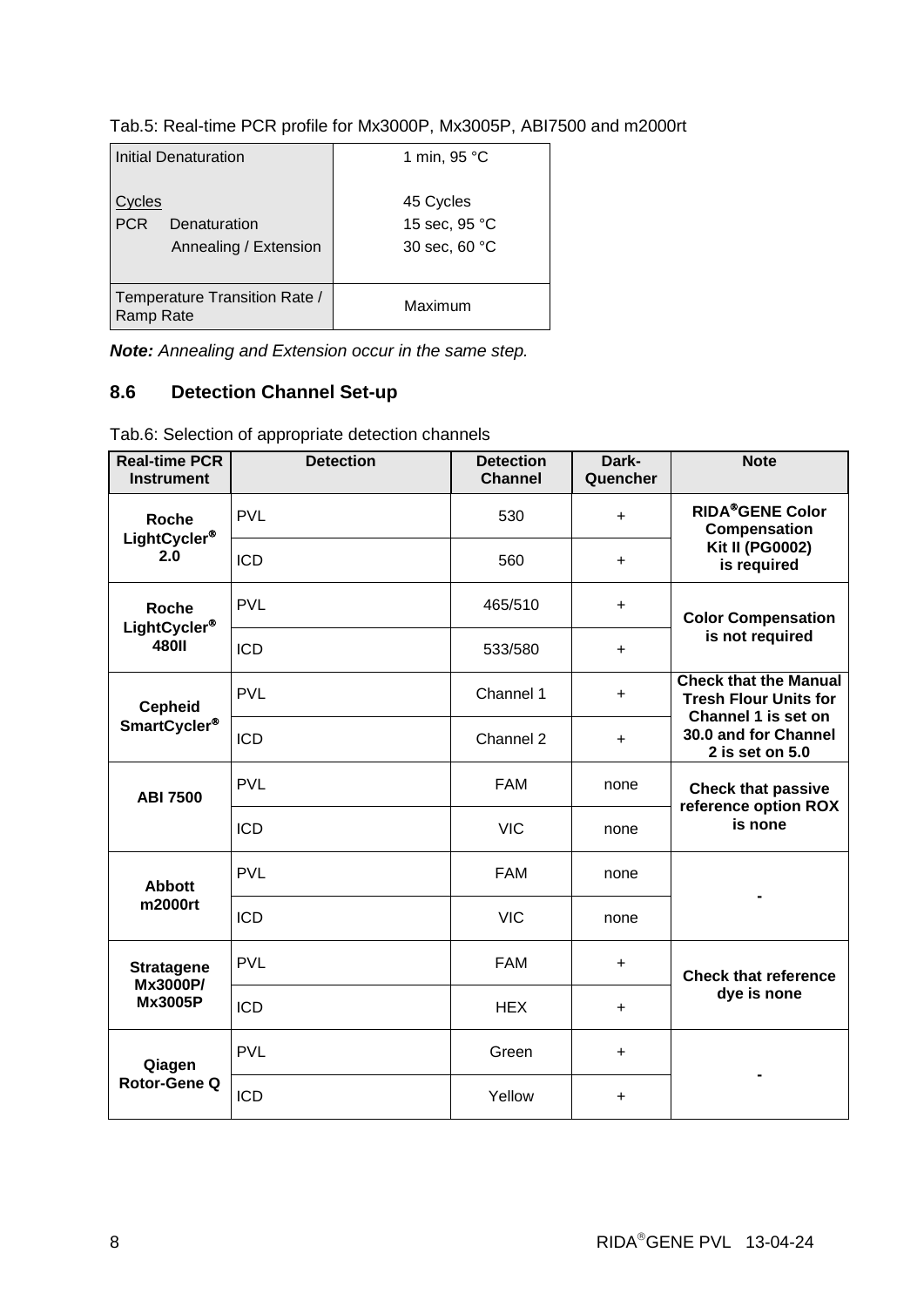#### **9. Result interpretation**

The analysis of the samples is done by the software of the used real-time PCR instrument according to the manufacturer's instructions. Positive and negative controls have to show correct results (see Fig.1).

The positive control has a concentration of 10<sup>3</sup> copies /  $\mu$ l. In each PCR run it is used in a total amount of 5 x 10 $3$  copies.



Fig.1: Correct run of the positive and negative control (PVL-gene) on the LightCycler<sup>®</sup> 2.0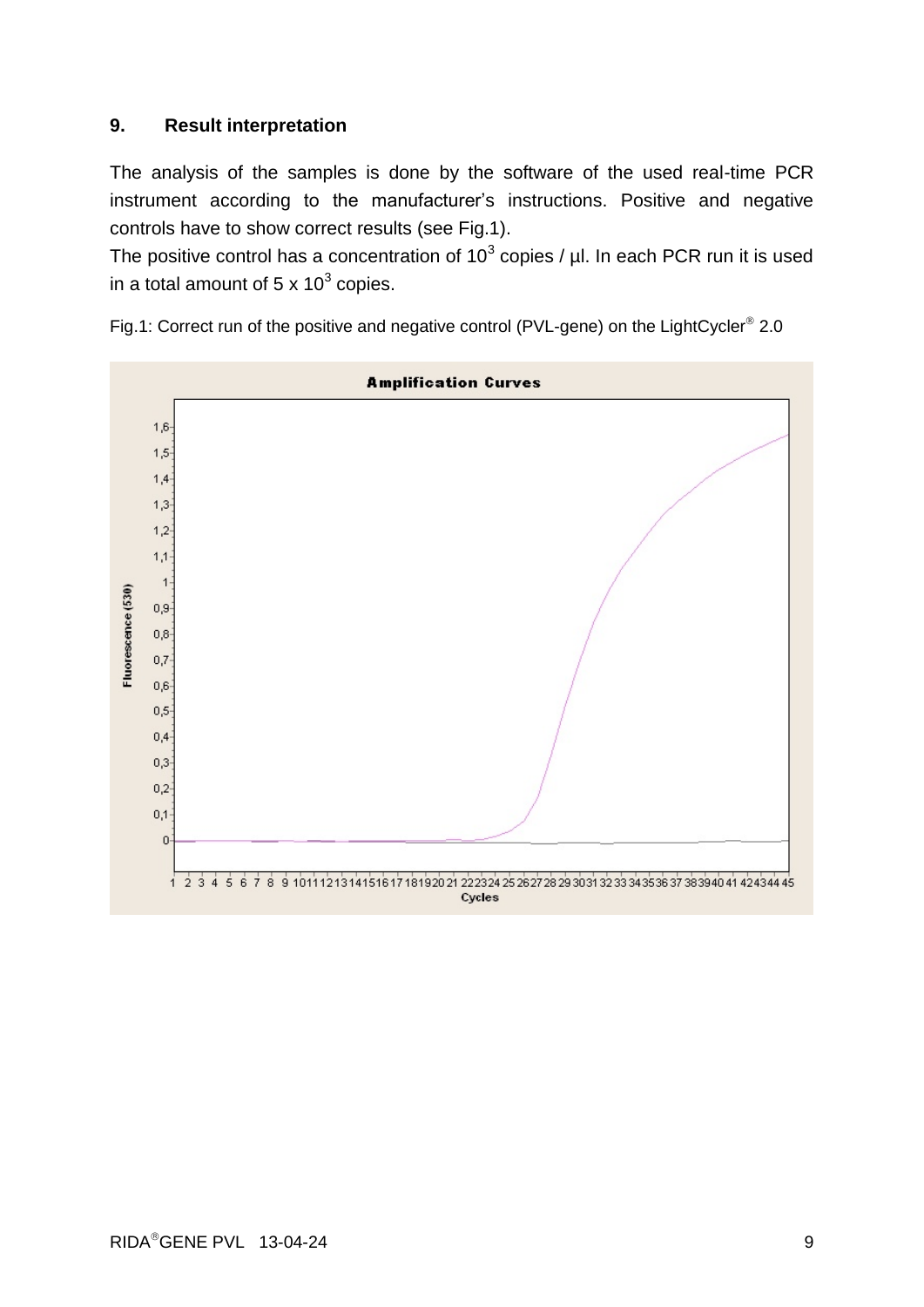The result interpretation is done according to Table 7.

Tab.7: Sample interpretation

| <b>PVL-gene</b> | <b>ICD</b> | <b>Result</b>               |
|-----------------|------------|-----------------------------|
| positive        | positive   | <b>PVL-gene detected</b>    |
| positive        | negative   | <b>PVL-gene detected</b>    |
| negative        | positive   | Target gene is not detected |
| negative        | negative   | <b>Invalid</b>              |

The PVL-gene is detected, if the sample DNA and the Internal Control DNA (ICD) show an amplification signal in the detection system.

The PVL-gene is also detected, if the sample DNA shows an amplification signal but none for the Internal Control DNA (ICD) in the detection system. The detection of the internal amplification control is not necessary because high concentrations of the amplicon can cause a weak or absent signal of the Internal Control DNA (ICD).

The PVL-gene is not detected, if the sample DNA shows no amplification signal, but an amplification signal for the Internal Control DNA (ICD) in the detection system. An inhibition of the PCR reaction can be excluded by the detection of the Internal Control DNA (ICD).

A sample is invalid, if the sample DNA and Internal Control DNA (ICD) show no amplification signal in the detection system. The sample contains a PCR inhibitor. The extracted sample needs to be further diluted with PCR water (1:10) and re-amplified, or the isolation and purification of the sample has to be improved.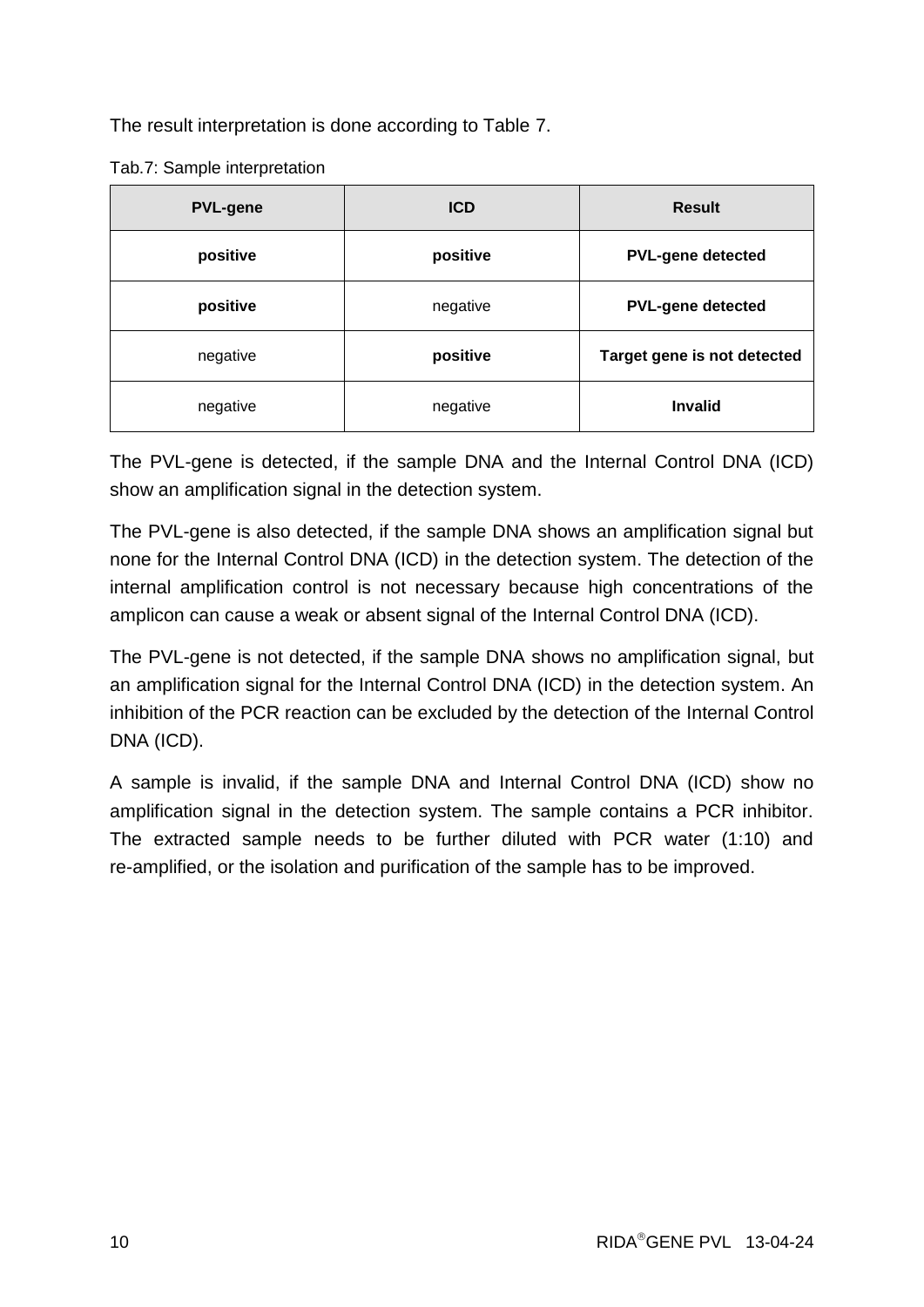#### **10. Test characteristics**

#### **10.1 Analytical sensitivity**

The RIDA®GENE PVL real-time PCR has a detection limit of  $\leq$  5 DNA copies per reaction (see Fig.2).

Fig.2: Dilution series PVL-gene (10<sup>5</sup> - 10<sup>1</sup> DNA Copies / µl) on the LightCycler<sup>®</sup> 2.0



The detection limit of the whole procedure depends on the sample matrix, DNA-extraction and DNA-concentration.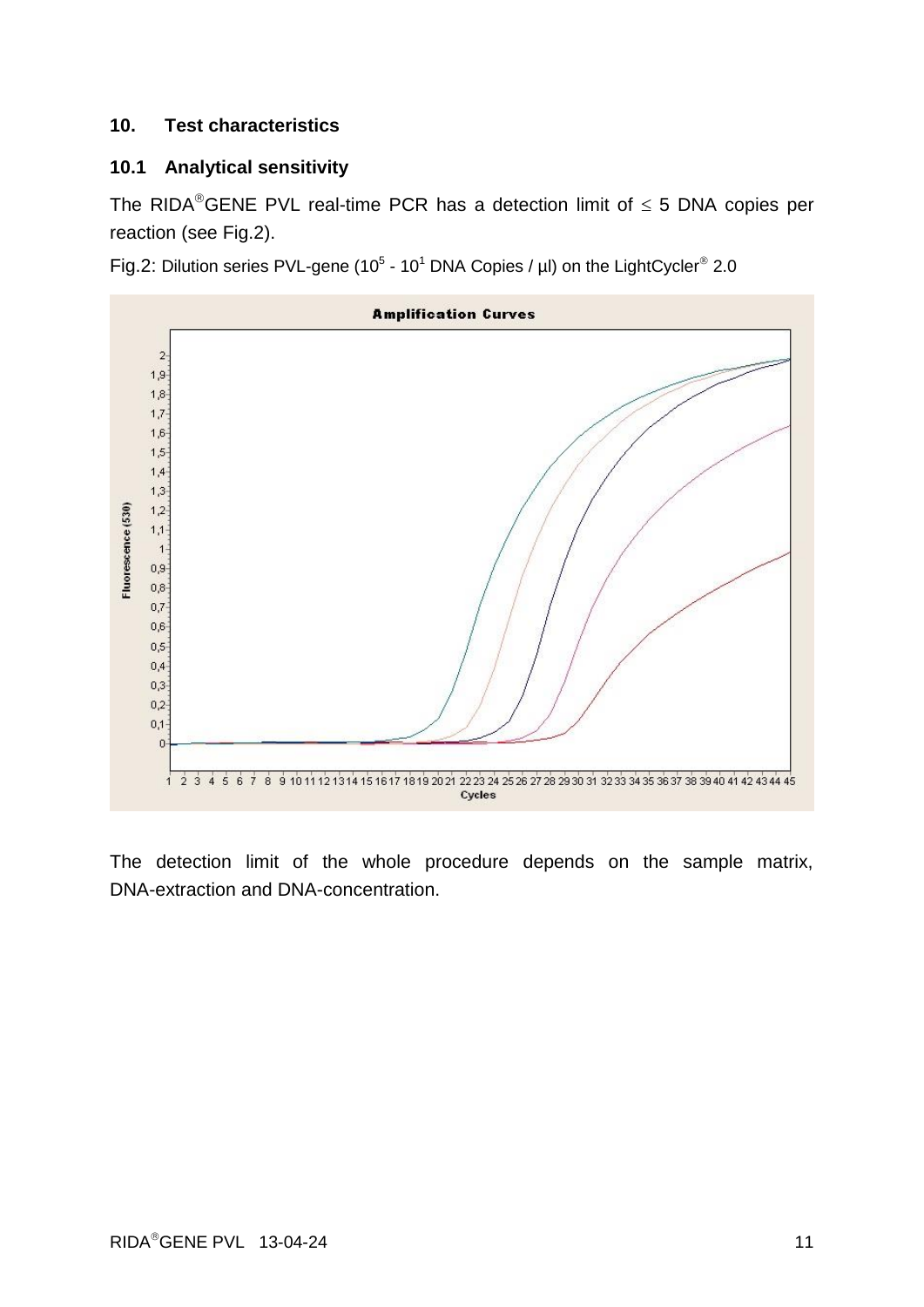# **10.2 Analytical specificity**

The RIDA®GENE PVL real-time PCR is specific for the PVL-gene (Panton-Valentine leukocidin) from cultures. No cross-reaction could be detected for the following species (see Tab.8):

|  | Tab.8: Cross-reactivity testing |  |
|--|---------------------------------|--|
|--|---------------------------------|--|

| Non-staphylococcal species (number tested)     |                          |                                                                        |                          |                                   |  |
|------------------------------------------------|--------------------------|------------------------------------------------------------------------|--------------------------|-----------------------------------|--|
| Arcobacter butzleri (1)                        |                          | Citrobacter freundii (1)                                               |                          | Proteus vulgaris (1)              |  |
| Aeromonas hydrophila (1)                       | $\overline{\phantom{a}}$ | Clostridium difficile (1)                                              |                          | Pseudomonas<br>aeruginosa (1)     |  |
| Bacillus cereus (1)                            |                          | Clostridium perfringens (1)                                            | $\overline{\phantom{0}}$ | Salmonella enteritidis (1)        |  |
| Bacteroides fragilis (1)                       |                          | Clostridium sordellii (1)                                              | $\overline{\phantom{a}}$ | Salmonella<br>typhimurium (1)     |  |
| Campylobacter coli (1)                         |                          | Enteropathogenic<br>E. coli (1)                                        |                          | Serratia liquefaciens (1)         |  |
| Campylobacter jejuni (1)                       |                          | Enterotoxigenic E. coli (1)                                            | $\overline{\phantom{a}}$ | Shigella flexneri (1)             |  |
| Campylobacter fetus (1)                        |                          | Shiga toxin producing<br>E. coli (1)                                   |                          | Staphylococcus<br>epidermidis (1) |  |
| Campylobacter lari (1)                         |                          | Enterobacter cloacae (1)                                               |                          | Vibrio<br>parahaemolyticus (1)    |  |
| Campylobacter<br>upsaliensis (1)               |                          | Enterococcus faecalis (1)                                              |                          | Yersinia enterocolitica (1)       |  |
| Candida albicans (1)                           |                          | Klebsiella oxytoca (1)                                                 |                          |                                   |  |
|                                                |                          | Methicillin-sensitive coagluase-negative Staphylococci (number tested) |                          |                                   |  |
| S. epidermis (4)                               |                          | S. warneri (4)                                                         |                          | S. lugudensis (2)                 |  |
| S. hominis (4)                                 |                          | S. pettenkoferi (1)                                                    |                          |                                   |  |
|                                                |                          | Methicillin-resistant coagluase-negative Staphylococci (number tested) |                          |                                   |  |
| S. haemolyticus (2)                            | ٠                        | S. epidermis (13)                                                      |                          | S. capitis (2)                    |  |
|                                                |                          |                                                                        |                          |                                   |  |
|                                                |                          | Borderline oxacillin-resistant Staphylococcus aureus (1)               |                          |                                   |  |
|                                                |                          |                                                                        |                          |                                   |  |
| Methicillin-sensible Staphylococcus aureus (9) |                          |                                                                        |                          |                                   |  |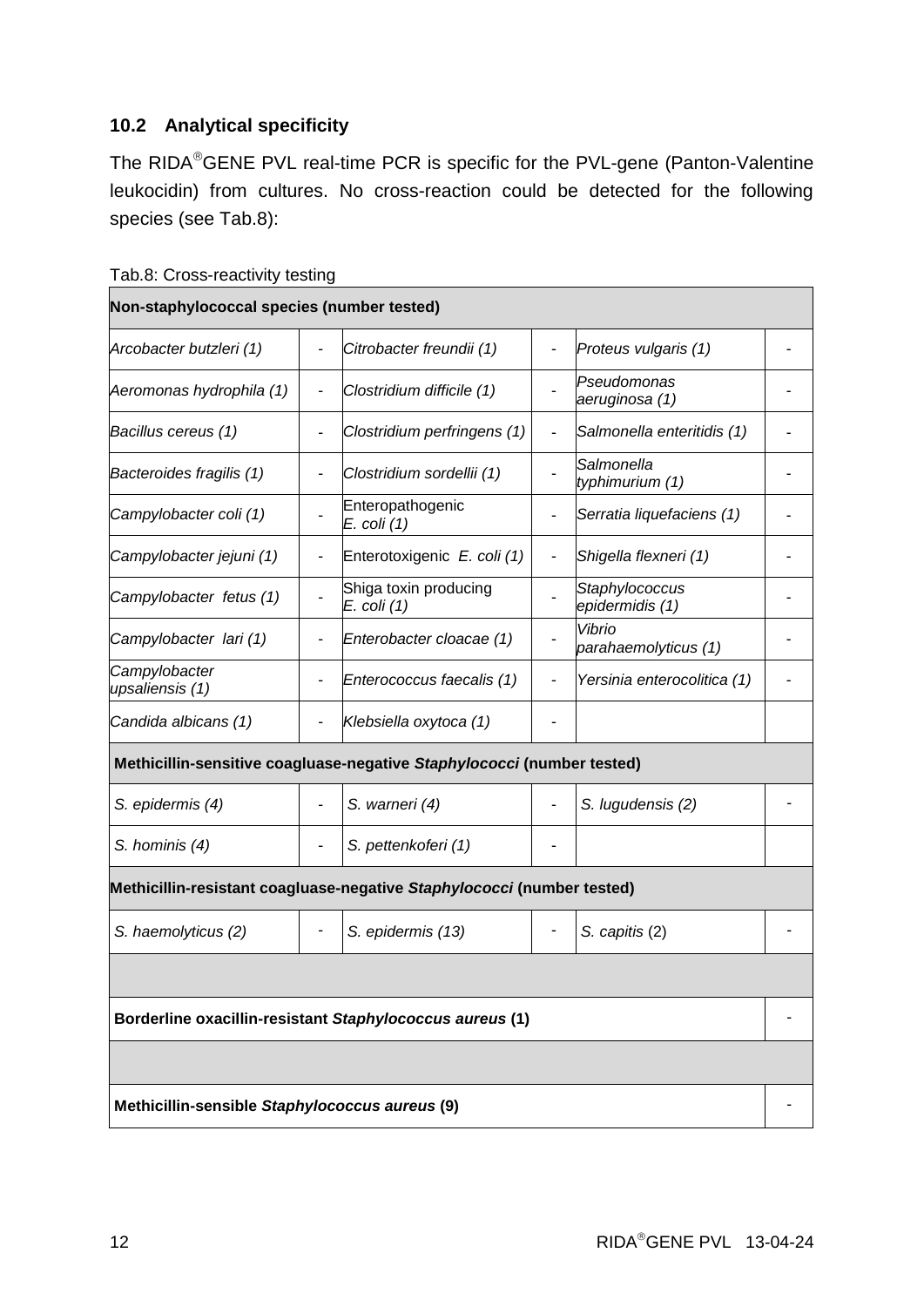#### **11. Limitations of the method**

- 1. The result of molecular analysis should not lead to the diagnosis, but always be considered in the context of medical history and symptoms of the patient.
- 2. This assay is only validated for cultures.
- 3. Inappropriate specimen collection, transport, storage and processing or a viral load in the specimen below the analytical sensitivity can result in false negative results.
- 4. The presence of PCR inhibitors may cause invalid results.
- 5. Mutations or polymorphisms in primer or probe binding regions may affect detection of new or unknown variants resulting in a false negative result with the RIDA<sup>®</sup>GENE PVL assay.
- 6. A positive test result does not necessarily indicate the presence of viable organisms. However, a positive result is indicative for the presence of PVL DNA since the  $RIDA^@GENE$  PVL assay simultaneously detects the PVL gene (IukF-PV).
- 7. As with all PCR based *in vitro* diagnostic tests, extremely low levels of target below the limit of detection (LoD) may be detected, but results may not be reproducible
- 8. A RIDA<sup>®</sup>GENE PVL positive result does not necessarily indicate treatment eradication failure since DNA may persists. A negative result following a previously positive test result may indicate treatment eradication success or may occur due to intermittent shedding.